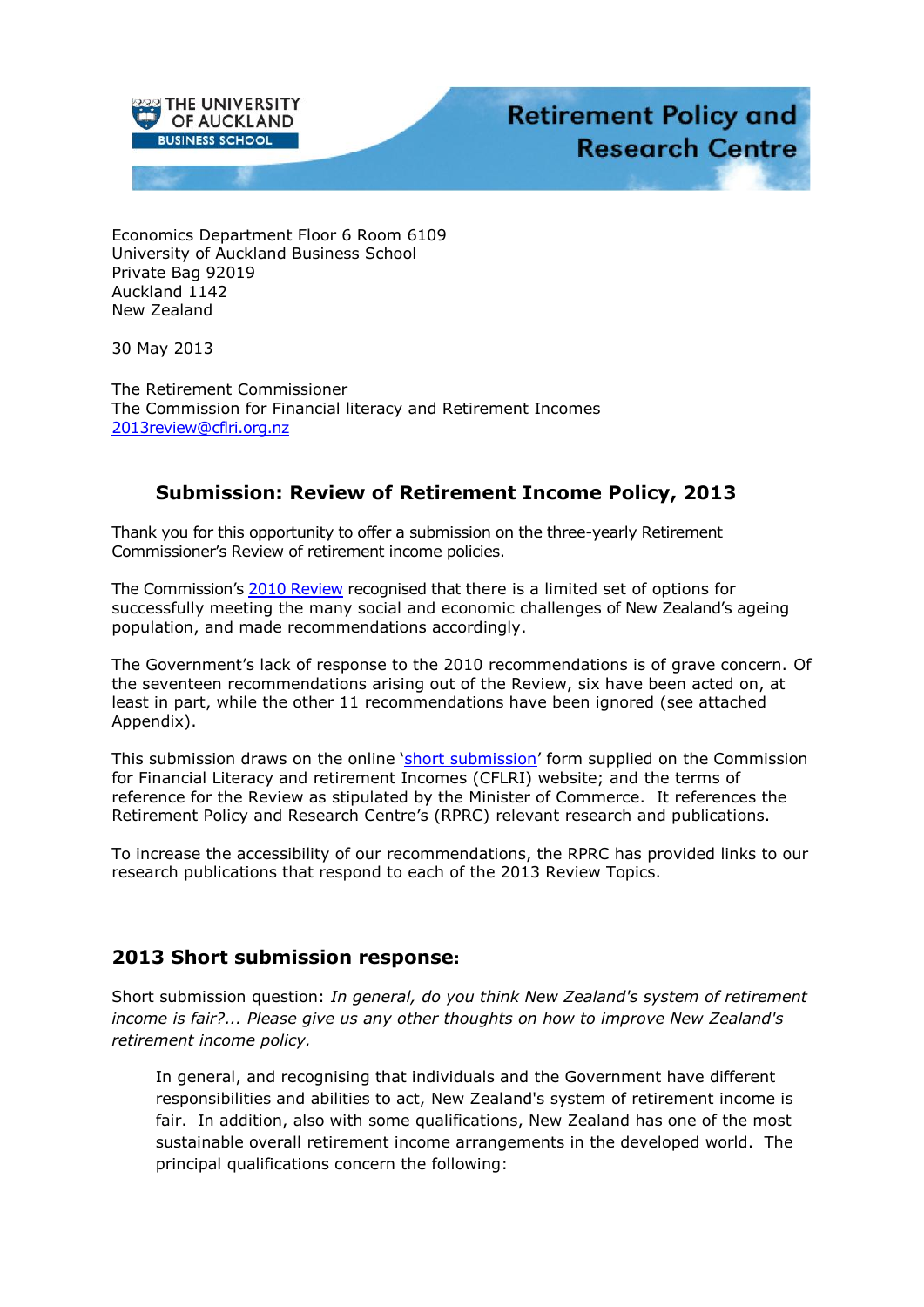1. The Direct Deduction Policy (Social Security Act 1964, section 70) can be applied in ways that discriminate against people with private overseas-based retirement savings, and discriminate against their spouses.

To end this injustice, the Government must cease deducting from NZS those overseas-based private pension savings that are equivalent to KiwiSaver.

2. In addition, the Government needs to urgently reconsider the comparatively easy access to New Zealand Superannuation (NZS). The existing 10 year residency requirement creates a significant risk for taxpayers, given the pay-as-you-go funding method for NZS, combined with increasing numbers of immigrant retirees.

RPRC publications on the 'overseas pensions' issue include:

- a) [New Zealand's Overseas Pensions Policy. Enduring Anomalies and Inequities,](http://ips.ac.nz/publications/files/f40383fed1f.pdf)  [2012, Policy Quarterly, Volume 8, Issue 2,](http://ips.ac.nz/publications/files/f40383fed1f.pdf) M.Claire Dale & Susan St John;
- b) [Working paper 2011-1: Overseas pension: The next steps,](http://docs.business.auckland.ac.nz/Doc/WP-2011-1-Overseas-Pensions-final.pdf) M.Claire Dale, Susan St John, Michael Littlewood & Andrew Smith;
- c) [Working Paper 2010-4. New Zealand Superannuation and Overseas Pensions:](http://docs.business.auckland.ac.nz/Doc/WP-2010-4-NZS-and-Overseas-Pensions-Reform-Option-2.pdf)  [Reform Option 2,](http://docs.business.auckland.ac.nz/Doc/WP-2010-4-NZS-and-Overseas-Pensions-Reform-Option-2.pdf) Michael Littlewood & M.Claire Dale;
- d) [Working Paper 2010-3: Option 1. Reforming New Zealand Superannuation for](http://docs.business.auckland.ac.nz/Doc/WP-2010-3-NZS-and-Overseas-Pensions-Reform-Option-1.pdf)  [a mobile trans-Tasman population,](http://docs.business.auckland.ac.nz/Doc/WP-2010-3-NZS-and-Overseas-Pensions-Reform-Option-1.pdf) Susan St John & M.Claire Dale;
- e) [New Zealand superannuation and overseas pensions forum series: Issues and](http://docs.business.auckland.ac.nz/?title=Overseas%20Pensions%20Forum%20Presentation)  [principles for reform](http://docs.business.auckland.ac.nz/?title=Overseas%20Pensions%20Forum%20Presentation)**,** 25 August 2010, Wellington;
- f) [New Zealand superannuation and overseas pensions forum series: Options for](http://docs.business.auckland.ac.nz/Doc/Options-for-reform-of-section-70-and-the-Direct-Deduction-Policy.pdf)  [reform](http://docs.business.auckland.ac.nz/Doc/Options-for-reform-of-section-70-and-the-Direct-Deduction-Policy.pdf)**,** 24 February 2010, Auckland;
- g) [Notes for Overseas Pensions Forum, 24 February 2010. New Zealand](http://docs.business.auckland.ac.nz/Doc/Forum-Notes-New-Zealand-Superannuation-and-Overseas-Pensions-Reform-options-1-and-2.pdf)  [Superannuation and Overseas Pensions: Reform options 1 and 2;](http://docs.business.auckland.ac.nz/Doc/Forum-Notes-New-Zealand-Superannuation-and-Overseas-Pensions-Reform-options-1-and-2.pdf)
- h) Working Paper 2009-2: New Zealand superannuation and overseas pensions: Issues and principles for reform, Dale, M C, Lazonby, A, St John, S, Littlewood,  $M.:$
- i) Working Paper 2009-1: Literature review: New Zealand superannuation and overseas pensions, Dale, M C, Lazonby, A, St John, S, Littlewood, M.

3. Other issues that relate to a lack of fairness include:

- a) outmoded distinctions in NZS rates: Married, Single sharing, Living alone;
- b) absence of consideration of equity between different groups (as at a point in time) in determining age-pension policy (see Working Paper 2013-1. Save As [You Go or Pay As You Go? The age old policy debate,](http://docs.business.auckland.ac.nz/Doc/WP-2013-1-Policy-Debate-SAYG-or-PAYG-Final.pdf) Susan St John).
- c) The income tax treatment of collective investment vehicles for private retirement savings is in need of urgent, extensive reform. Current tax treatment is complex and inconsistent and fails to use ordinary meanings of 'income' as the basis for the assessment of tax. See: [Working](http://docs.business.auckland.ac.nz/?title=Working%20Paper%202010-1:%20Towards%20a%20more%20rational%20tax%20treatment%20of%20collective%20investment%20vehicles%20and%20their%20investors) Paper 2010-1: Towards a more rational tax treatment of collective [investment](http://docs.business.auckland.ac.nz/?title=Working%20Paper%202010-1:%20Towards%20a%20more%20rational%20tax%20treatment%20of%20collective%20investment%20vehicles%20and%20their%20investors) vehicles and their [investors,](http://docs.business.auckland.ac.nz/?title=Working%20Paper%202010-1:%20Towards%20a%20more%20rational%20tax%20treatment%20of%20collective%20investment%20vehicles%20and%20their%20investors) Chamberlain, M, Littlewood, M.
- d) Flattening of the income tax scale has increased the value of net NZS delivered to higher income-earners over the last 30 years. This deserves debate (see [Fiscal Sustainability in an Ageing Population: adapting universal provision.](http://docs.business.auckland.ac.nz/Doc/St-John-LongTermFiscalOutlook-ExternalPanel-Dec-2012.pdf) [\(2012](http://docs.business.auckland.ac.nz/Doc/St-John-LongTermFiscalOutlook-ExternalPanel-Dec-2012.pdf)) Paper for Treasury's long-term fiscal external panel, St John, S.).

## **2013 Responses to Topics for Review:**

*1. An update of and commentary on the developments and emerging trends in the retirement income provision area since the 2010 review, both within New Zealand and internationally.*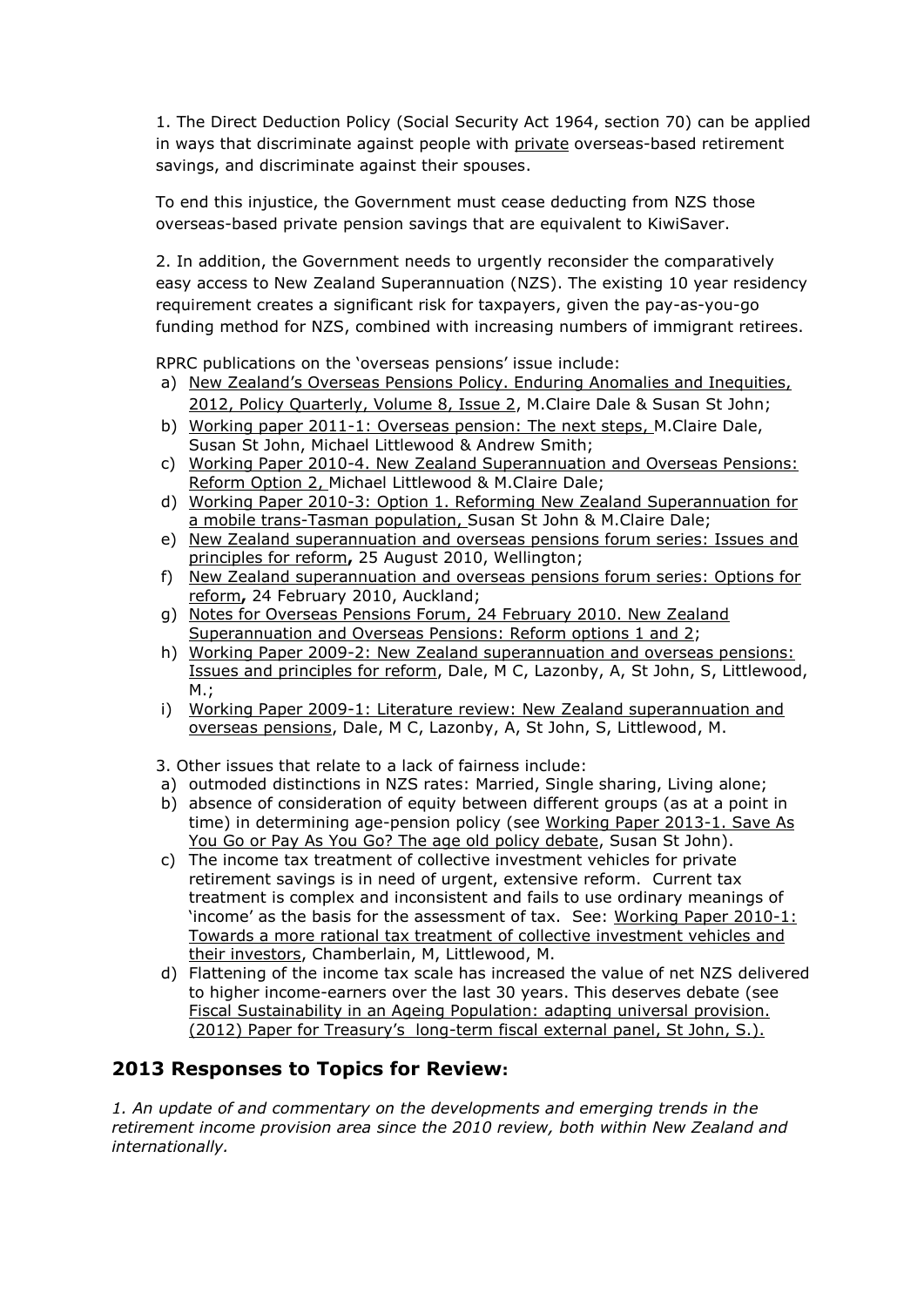Emerging trends in retirement income provision include resurrection of the PAYGO vs SAYGO debate around paying for NZS, and the voluntary vs compulsory KiwiSaver contribution debate. The SAYGO and compulsion options are promoted by the Financial Services Council, the peak organisation for fund providers.

RPRC publications responding to the SAYGO option include:

- a) [Working Paper 2013-1. Save As You Go or Pay As You Go? The age old policy](http://docs.business.auckland.ac.nz/Doc/WP-2013-1-Policy-Debate-SAYG-or-PAYG-Final.pdf)  [debate,](http://docs.business.auckland.ac.nz/Doc/WP-2013-1-Policy-Debate-SAYG-or-PAYG-Final.pdf) Susan St John;
- b) [The SAYGO mirage: why the government should not pre-fund New Zealand](http://www.cflri.org.nz/sites/default/files/docs/RI-Review-2013-Submissions-Michael%20Littlewood%20on%20to%20save%20or%20to%20save%20not.pdf)  [Superannuation, not even partially](http://www.cflri.org.nz/sites/default/files/docs/RI-Review-2013-Submissions-Michael%20Littlewood%20on%20to%20save%20or%20to%20save%20not.pdf) (May 2013) Michael Littlewood;
- c) [RPRC Debate presentation: SAYGO versus PAYGO, what is the real question,](http://docs.business.auckland.ac.nz/Doc/SAYGO-vs-PAYGO-MLittlewood-June-2012.pdf) 26 June 2012, Michael Littlewood;
- d) [RPRC Debate presentation: The argument for SAYGO is more SAYGO, more](http://docs.business.auckland.ac.nz/Doc/SAYGO-vs-PAYGO-SStJohn-June-2012.pdf)  [investment, bigger economy,](http://docs.business.auckland.ac.nz/Doc/SAYGO-vs-PAYGO-SStJohn-June-2012.pdf) 26 June 2012, Susan St John.

*2. The intergenerational impacts of New Zealand's retirement income policy, with due consideration given to:* 

*a. the effects of increased longevity on present retirement savings schemes;* 

- *b. alternative retirement savings approaches; and*
- *c. the sustainability of New Zealand Superannuation.*

Despite the Government's silence on these issues, there is increasing international action toward raising the state pension eligibility age. We have suggested that there should also be greater interest in the availability of annuity products including long-term care insurance.

RPRC publications include:

- a) [Working Paper 2012-2. Financing of Long-term Care and Long-term Care](http://docs.business.auckland.ac.nz/Doc/WP-2012-2-International-Comparison-LTC-Final2.pdf)  [Insurance for the Aged: A Literature-based Comparison of Seven OECD](http://docs.business.auckland.ac.nz/Doc/WP-2012-2-International-Comparison-LTC-Final2.pdf)  [Countries,](http://docs.business.auckland.ac.nz/Doc/WP-2012-2-International-Comparison-LTC-Final2.pdf) Dale, M C, Hanna, J, St John, S.;
- b) [Fiscal Sustainability in an Ageing Population: adapting universal provision.](http://docs.business.auckland.ac.nz/Doc/St-John-LongTermFiscalOutlook-ExternalPanel-Dec-2012.pdf) [\(2012\)](http://docs.business.auckland.ac.nz/Doc/St-John-LongTermFiscalOutlook-ExternalPanel-Dec-2012.pdf) Paper for Treasury's long-term fiscal external panel, St John, S.;
- c) [PensionCommentary 2012-3: We all have to talk about New Zealand](http://docs.business.auckland.ac.nz/?title=PensionCommentary%202012-3:%20We%20all%20have%20to%20talk%20about%20New%20Zealand%20Superannuation)  [Superannuation; Littlewood, M.;](http://docs.business.auckland.ac.nz/?title=PensionCommentary%202012-3:%20We%20all%20have%20to%20talk%20about%20New%20Zealand%20Superannuation)
- d) [2012 RPRC Symposium Proceedings: Spending the savings: Decumulation and](http://docs.business.auckland.ac.nz/Doc/2012-Proceedings-Spending-the-Savings-Symposium.pdf)  [middle-income retirement,](http://docs.business.auckland.ac.nz/Doc/2012-Proceedings-Spending-the-Savings-Symposium.pdf) Dale, M.C.;
- e) [Preparing for the health and long-term care costs of an ageing population](http://docs.business.auckland.ac.nz/?title=Presentation:%20Preparing%20for%20the%20health%20and%20long-term%20care%20costs%20of%20an%20ageing%20population%20in%20New%20Zealand) in [New Zealand](http://docs.business.auckland.ac.nz/?title=Presentation:%20Preparing%20for%20the%20health%20and%20long-term%20care%20costs%20of%20an%20ageing%20population%20in%20New%20Zealand)**,** July 2011, Susan St John and M.Claire Dale
- f) [PensionBriefing 2010-7. Improving the affordability and equity of New Zealand](http://docs.business.auckland.ac.nz/Doc/PB-2010-7-final.pdf)  [Superannuation,](http://docs.business.auckland.ac.nz/Doc/PB-2010-7-final.pdf) Susan St John and Andrew Familton;
- g) [PensionBriefing: 2010-4 How much will New Zealand Superannuation really](http://docs.business.auckland.ac.nz/Doc/PensionBriefing-2010-4-How-much-will-New-Zealand-Superannuation-really-cost.pdf)  [cost?](http://docs.business.auckland.ac.nz/Doc/PensionBriefing-2010-4-How-much-will-New-Zealand-Superannuation-really-cost.pdf) Michael Littlewood.

*3. An assessment of the role of private savings for retirement, covering:* 

*a. trends in KiwiSaver, particularly withdrawal patterns of those retiring and the issues that these may raise; and* 

*b. the role of the financial services sector in helping to ensure the adequacy of retirement income for New Zealanders.* 

The voluntary vs compulsory KiwiSaver contribution debate has gained traction in recent years, with the compulsion option promoted by the Financial Services Council, the peak organisation for fund providers. Clearly there are benefits to fund providers from a policy of compulsion.

Current analysis of whether Kiwis are saving enough for retirement obscures the fact that while the 'average' New Zealander appears to be saving enough, our lowwage economy means that those at or below the median income are unable to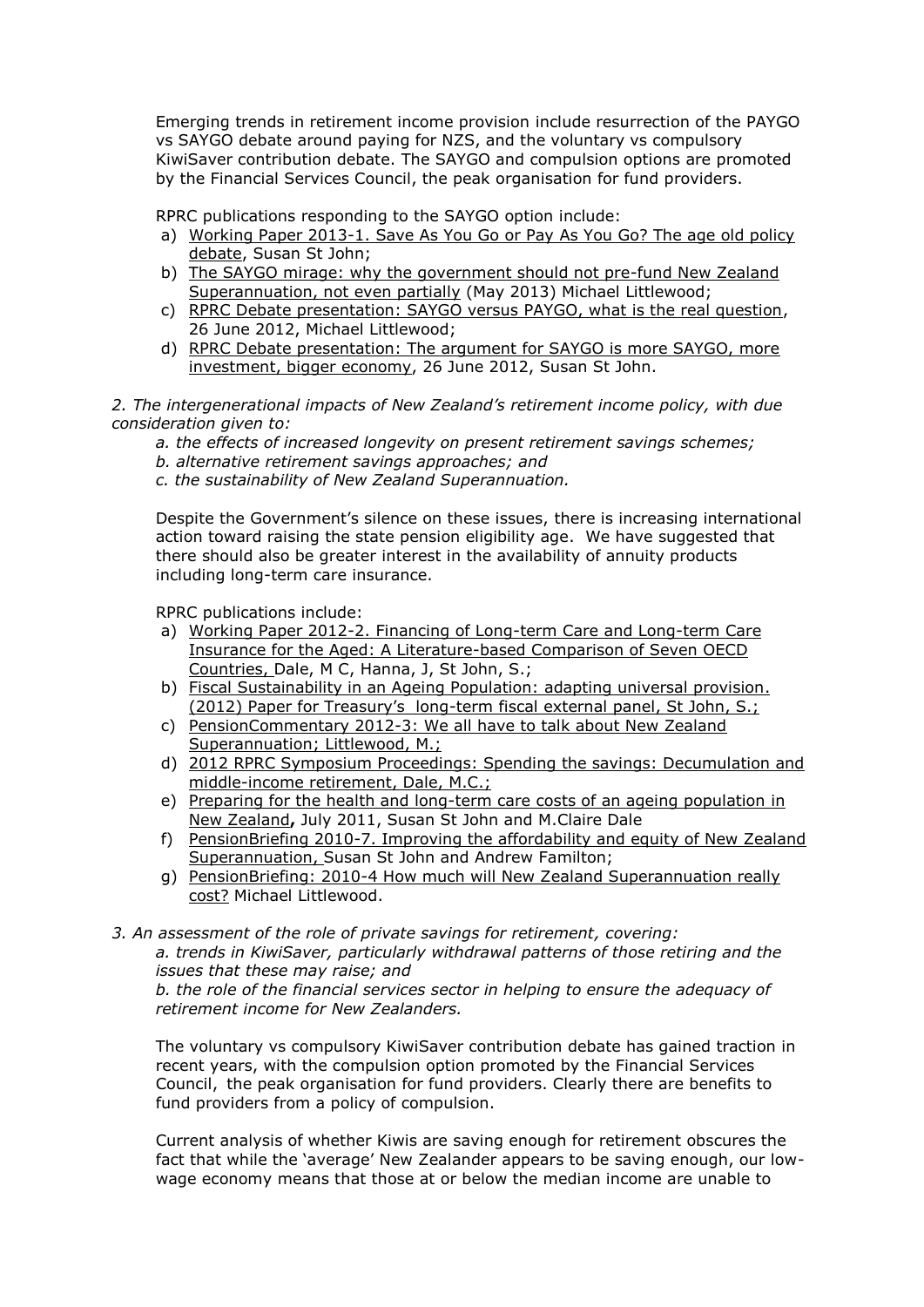save at all. "For a very large proportion of older New Zealanders (aged 65+), NZS provides the bulk of their income." (Perry, B. (2012). *Household Incomes in New Zealand*. Wellington, Ministry of Social Development, p. 155). Yet as O'Sullivan & Ashton show, NZS is inadequate for healthy living (O'Sullivan, J. and T. Ashton [\(2012\). "A minimum income for healthy living \(MIHL\) -](http://journals.cambridge.org/action/displayAbstract?fromPage=online&aid=8597747) older New Zealanders." *[Ageing and Society](http://journals.cambridge.org/action/displayAbstract?fromPage=online&aid=8597747)* **32**(5)).

Another inequity is found in the current difference between employees in a 'total remuneration' approach and those who are not (see *[PensionBriefing](http://docs.business.auckland.ac.nz/Doc/PensionBriefing-2013-5-KiwiSaver-employer-contributions-and-remuneration.pdf)* 2013-5, [Employer and Employee contributions to KiwiSaver\)](http://docs.business.auckland.ac.nz/Doc/PensionBriefing-2013-5-KiwiSaver-employer-contributions-and-remuneration.pdf).

For this and other reasons, it is vital that there is an ongoing assessment of the impact of KiwiSaver on the financial decisions of households. KiwiSaver imposes direct costs on the country through tax incentives, administration and oversight. The indirect costs are less easy to quantify: sub-optimal decisions by individuals, regressive impact of tax breaks and compensation in a 'pay + benefits' remuneration environment. New Zealand needs to understand whether the costs are justified. To that end, the RPRC supports the work described in the [Inland](http://www.ird.govt.nz/aboutir/reports/research/report-ks/research-ks-annual-report-2012.html)  Revenue's *[Annual report July 2011 to June 2012](http://www.ird.govt.nz/aboutir/reports/research/report-ks/research-ks-annual-report-2012.html)* (p. 5):

*Further work will be undertaken next year to evaluate the initial impact of the scheme on individuals' saving and net worth. This work is based on providing a comprehensive basis for assessing changes in individual or household saving behaviour over time from the longitudinal survey, Survey of Family Income and Employment (SoFIE), a longitudinal survey that was run by Statistics New Zealand from 2002 to 2010, which is now matched with KiwiSaver administrative data from Inland Revenue in one anonymised linked dataset.* 

We note with concern that there is no commitment to continue the longitudinal work started by SoFIE, and that we are yet to see data from 2008 and 2010.

Other relevant RPRC publications and presentations include:

- a) [PensionBriefing 2013-2: New evidence on household wealth from the Reserve](http://docs.business.auckland.ac.nz/Doc/PensionBriefing-2013-2-New-evidence-on-household-wealth-from-the-Reserve-Bank.pdf)  [Bank;](http://docs.business.auckland.ac.nz/Doc/PensionBriefing-2013-2-New-evidence-on-household-wealth-from-the-Reserve-Bank.pdf)
- b) [PensionCommentary 2012-2: Investment performance: Publication of "gross"](http://docs.business.auckland.ac.nz/Doc/PC-2012-2-Publication-of-gross-returns-should-be-banned.pdf)  [returns should be banned,](http://docs.business.auckland.ac.nz/Doc/PC-2012-2-Publication-of-gross-returns-should-be-banned.pdf) Michael Chamberlain and Michael Littlewood;
- c) [PensionCommentary 2012-1: KiwiSaver: Changing the default provider regime,](http://docs.business.auckland.ac.nz/Doc/PC-2012-1-KiwiSaver-changing-the-default-provider-regime.pdf) Michael Littlewood;
- d) [Working paper 2011-2: KiwiSaver: Four years on,](http://docs.business.auckland.ac.nz/Doc/WP-2011-2-Kiwisaver-Lessons-Final.pdf) Dale, M C, St John, S, and Littlewood, M.**;**
- e) [PensionBriefing 2010-5: Household wealth in Australia and New Zealand;](http://docs.business.auckland.ac.nz/Doc/PensionBriefing-2010-5-Household-wealth-in-Australia-and-New-Zealand-revised.pdf)
- f) [Working Paper 2010-2: KiwiSaver the first three years: Lessons for Ireland?](http://docs.business.auckland.ac.nz/Doc/Working-Paper-2-10-KiwiSaver-the-first-three-years-Lessons-for-Ireland.pdf) St John, S, Littlewood, M, Dale, M C.;
- g) [Working Paper 2010-1: Towards a more rational tax treatment of collective](http://docs.business.auckland.ac.nz/Doc/WP-1-10-Towards-a-more-rational-tax-treatment-of-collective-investment-vehicles-and-their-investors.pdf)  [investment vehicles and their investors;](http://docs.business.auckland.ac.nz/Doc/WP-1-10-Towards-a-more-rational-tax-treatment-of-collective-investment-vehicles-and-their-investors.pdf) Chamberlain, M, Littlewood, M.;
- h) [What is it with compulsory saving?](http://docs.business.auckland.ac.nz/?title=Presentation:%20What%20is%20it%20with%20compulsory%20saving?) Presentation, 2010, Littlewood, M.

*4. The contributions made by other policies and programmes, such as in housing and health, to maintaining New Zealanders' retirement income.* 

RPRC publications include:

- a) [PensionBriefing 2013-4: Census 2013](http://docs.business.auckland.ac.nz/Doc/PensionBriefing-2013-4-shortcomings-in-Census-2013-questions-on-housing.pdf)  shortcomings in questions about [housing;](http://docs.business.auckland.ac.nz/Doc/PensionBriefing-2013-4-shortcomings-in-Census-2013-questions-on-housing.pdf)
- b) A New Approach to Funding the Costs of New Zealand's Ageing Population, 2012, *New Zealand Population Review, 38:55-76,* St John,S., Dale, M.C. & Ashton, T.
- c) [PensionCommentary 2012-4: A commentary on older workers and some HR](http://docs.business.auckland.ac.nz/Doc/PC-2012-4-A-commentary-on-older-workers-and-some-HR-issues-facing-employers.pdf)  [issues facing employers,](http://docs.business.auckland.ac.nz/Doc/PC-2012-4-A-commentary-on-older-workers-and-some-HR-issues-facing-employers.pdf) Michael Littlewood.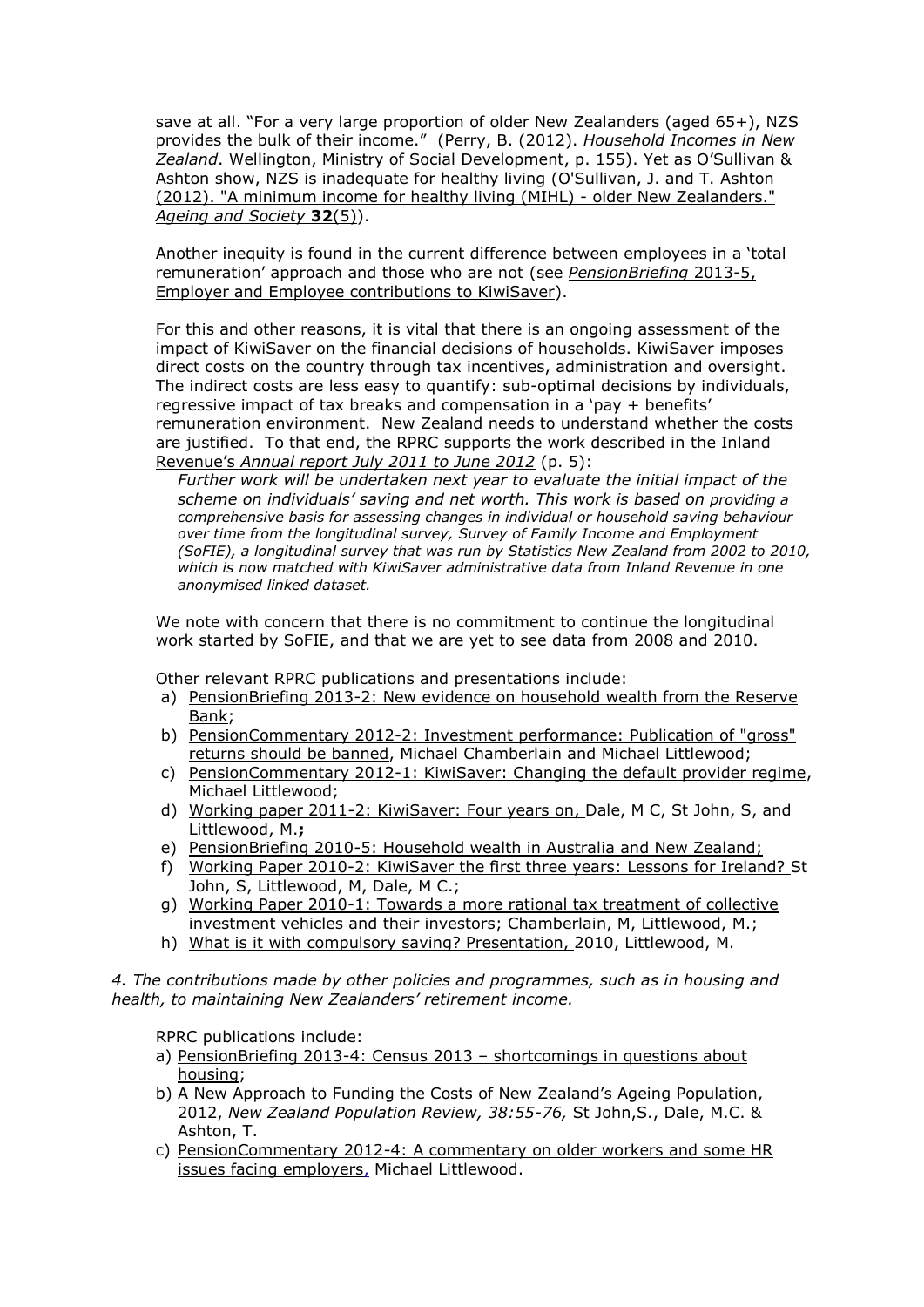*5. Women's future retirement income prospects.* 

With a widening gender pay gap [\(Wade, NZH 27 April 2013\)](http://www.nzherald.co.nz/nz/news/article.cfm?c_id=1&objectid=10880050), including a vast difference in median weekly income, reflecting differing patterns and options of labour force participation, with males at \$707 and females at \$450 in the June 2012 quarter [\(Statistics NZ, 2012\)](http://www.stats.govt.nz/~/media/Statistics/Browse%20for%20stats/NZIncomeSurvey/HOTPJun12qtr/NZIncomeSurveyJun12qtrHOTP.pdf), the lack of opportunity for saving makes many women's future retirement income prospects look bleak. It follows that many women cannot rely on KiwiSaver or any other retirement savings plan to bridge any shortfall in self-funding their retirement.

Added to this is recognition that, particularly for those in rented accommodation, NZS, no matter how carefully budgeted, is not adequate for rent, utilities, medical bills, and a healthy diet (O'[Sullivan & Ashton, 2012\)](http://journals.cambridge.org/action/displayAbstract?fromPage=online&aid=8597747).

RPRC publications include:

- a) PensionBriefing: 2009-6 Modelling the distributional aspects of KiwiSaver: [methodology and results,](http://docs.business.auckland.ac.nz/Doc/PensionBriefing-2009-6-Modelling-the-distributional-aspects-of-KiwiSaver-methodology-and-results.pdf) Susan St John.
- *6. The role of financial education and financial literacy in retirement income policy.*

Financial education and financial literacy are important aspects of retirement income policy. However they should not be overplayed in the role of the Retirement Commission at the expense of attention to pension policy and retirement income issues.

RPRC publications include:

a) [National Strategy for financial literacy and retirement savings: the New](http://docs.business.auckland.ac.nz/Doc/Paper-National-Strategy-for-financial-literacy-and-retirement-savings-the-New-Zealand-experience.pdf)  [Zealand experience,](http://docs.business.auckland.ac.nz/Doc/Paper-National-Strategy-for-financial-literacy-and-retirement-savings-the-New-Zealand-experience.pdf) (2010) Michael Littlewood.

### **Submitted on behalf of the Retirement Policy and Research Centre**

Co-director: Associate Professor, Dr Susan St John, [s.stjohn@auckland.ac.nz](mailto:s.stjohn@auckland.ac.nz) and Co-director: Michael Littlewood, [Michael.littlewood@auckland.ac.nz](mailto:Michael.littlewood@auckland.ac.nz) Research Fellow: Dr M.Claire Dale, [m.dale@auckland.ac.nz](mailto:m.dale@auckland.ac.nz)

Retirement Policy and Research Centre Economics Department Floor 6 Room 6109 University of Auckland Business School Private Bag 92019 Auckland 1142 New Zealand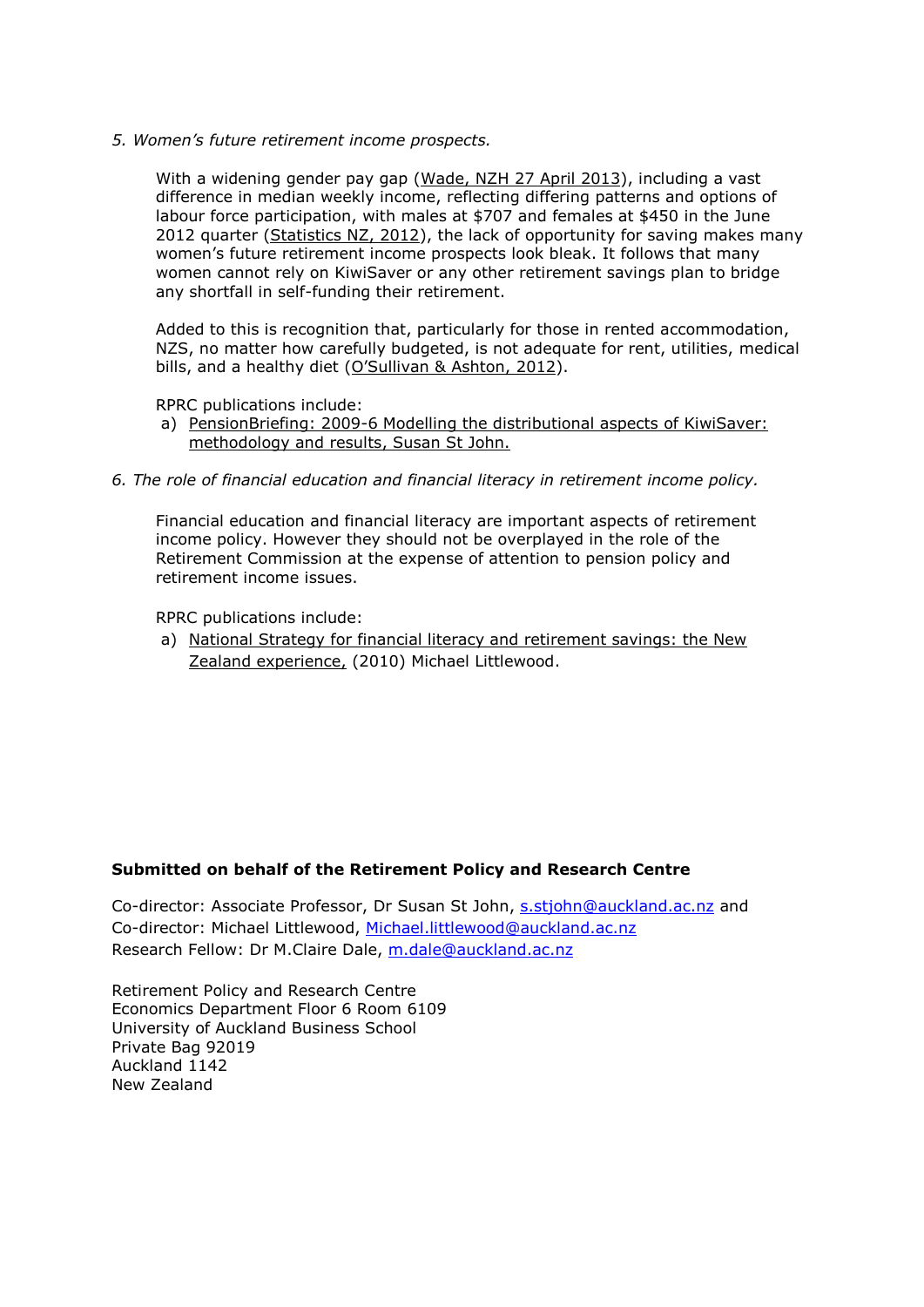# **Appendix**

### **2010 Retirement Policy Review Recommendations and Government Responses**

(numbering relates to the relevant chapter number in the 2010 Review report)

#### *The savings environment*

Recommendation 2.1: That the Ministry of Social Development (MSD) and the Ministry of Economic Development (MED) develop quality standards for the provision of budget advice and that government funding to nongovernment organisations for the provision of budget advice (primarily via the MSD) be contingent on these providers meeting established quality standards.

Recommendation acted on: In July 2010 the Social Services Guidelines were replaced with Budget Services Service Agreement Practice Guidelines, to be audited by Family and Community Services. However, despite overwhelming consumer demand, in 2013 Budget Services are threatened with cuts to or withdrawal of government funding. The quality standards will serve little purpose if there are no Budget Services they can be applied to.

Recommendation 2.2: That, in the development of any regulation of the financial services sector, government agencies establish processes to ensure the consumer voice is given sufficient weight.

Recommendation ignored. The Financial Markets Authority has 12 Board and Associate members. Of these, only one Member, Mary Holm, could be said to bring a consumer perspective. Of the 9 members of the FMA's Leadership Team, none have specific oversight for consumers, or responsibility for ensuring the consumer voice is given sufficient weight. While it is not essential to have people specifically representing those interests, we suggest there is insufficient evidence that consumers' needs are considered.

#### *Vulnerable groups*

Recommendation 4.1: That the Retirement Commission works with the Ministry of Women's Affairs, Te Puni Kökiri, the Ministry for Social Development and Statistics New Zealand to develop a clearer picture of factors affecting the wellbeing and living circumstances of non-partnered older New Zealanders, particularly women living alone.

Recommendation partially acted on: As part of its "Raising Women's Future Retirement Prospects" project, the CFLRI has hypothesised ten factors thought most likely to carry risks of negative impact on women's financial wellbeing in retirement, and has commissioned the following research to test these hypotheses. [The Impact of Cultural factors on Women's Retirement Income](http://www.cflri.org.nz/sites/default/files/docs/RI-Impact%20of%20cultural%20factors%20on%20women%27s%20retirement%20income.pdf), 2012, is based on 14 formal and 7 informal interviews with fourteen women from Chinese, Chinese/ Malaysian, Korean, Indian, Fijian/Indian, Philippines, Cook Island and Samoan cultural backgrounds (p. 6) and did not include Maori or Pakeha women. [To what extent do individual](http://www.cflri.org.nz/sites/default/files/docs/RI-Gender-Neutrality-Superannuation-2012.pdf)  [superannuation schemes in New Zealand address needs for retirement income in a gender-neutral](http://www.cflri.org.nz/sites/default/files/docs/RI-Gender-Neutrality-Superannuation-2012.pdf)  [manner?](http://www.cflri.org.nz/sites/default/files/docs/RI-Gender-Neutrality-Superannuation-2012.pdf) 2012, amounts to a call for better data. [Property \(Relationships\) Amendment Act 2001](http://www.cflri.org.nz/sites/default/files/docs/RI-Does-Property-Relationships-Act-Disadvantage-Women-2012.pdf)  [and retirement: are separated women more disadvantaged than men?](http://www.cflri.org.nz/sites/default/files/docs/RI-Does-Property-Relationships-Act-Disadvantage-Women-2012.pdf) 2012, concludes that social reform rather than legal reform is required, for example, of gender pay disparity. [A Comparative](http://www.cflri.org.nz/sites/default/files/docs/RI-Four-Womens-Stories-2012.pdf)  [Analysis of Four Women's Stori](http://www.cflri.org.nz/sites/default/files/docs/RI-Four-Womens-Stories-2012.pdf)es, 2012, is too small a qualitative study for conclusions to be drawn. [A Summary of Key Issues from the Literature,](http://www.cflri.org.nz/sites/default/files/docs/RI-Womens-Literature-Review-2012.pdf) 2012, provides insufficient reference to sources, as for example, on page 6: "… Mäori women, Pacific women, women from a non-Englishspeaking background and women with disabilities are all more likely to have low levels of savings".

Recommendation 4.2: That the Ministry of Health and MSD develop additional and co-ordinated information resources on the likely costs of health and residential care to assist those planning for, and in, retirement.

Recommendation not clearly acted on. While government assistance through the Residential Care Subsidy and private contributions are described, there are no indications of the likely lifetime costs of residential long term care. This lack of information discourages financial understanding and financial planning.

#### *Strengthening NZS as a universal, individual entitlement*

Recommendation 4.3: That the non-qualified partner rate of NZS should be removed as an option for new applicants and that existing recipients should be allowed to continue to receive it for a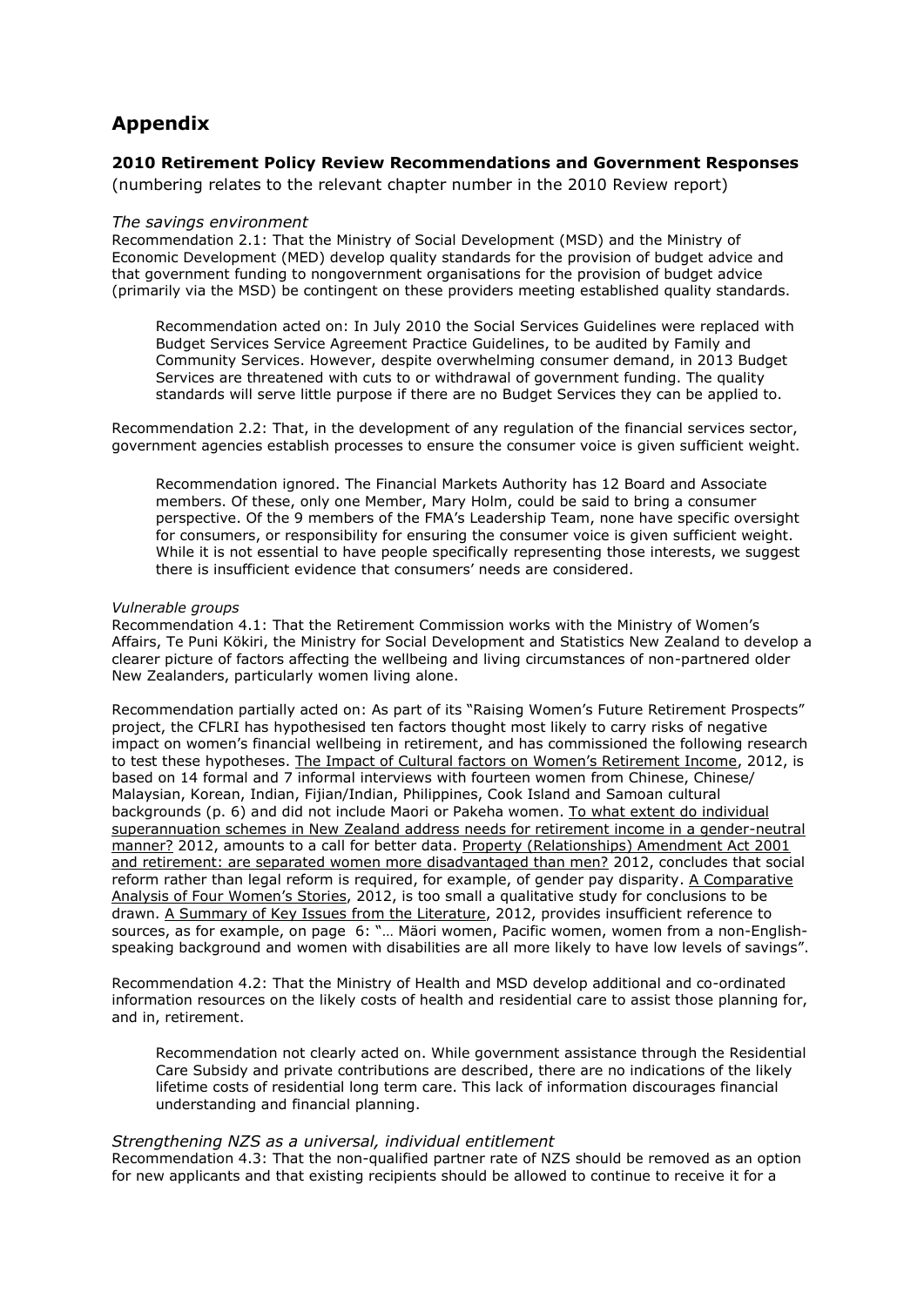maximum of five years. Beyond that they would be entitled to claim any applicable benefit through the welfare system.

Recommendation ignored.

Recommendation 4.4: That the partnership distinction in the NZS rate structure be removed, by gradually merging the individual sharing and individual partnered rates of NZS over time.

Recommendation ignored.

Recommendation 4.5: That an individual's overseas state pension entitlements should be directly deducted against their own individual entitlement to NZS and that any excess should not then be offset against the individual NZS entitlement of their partner.

Recommendation ignored.

Recommendation 4.6: That the Ministry of Social Development implement programmes to: »» Provide information and advice for recent and prospective migrants and returning New Zealanders on the implications of the direct deduction policy for their future retirement income. »» Improve the public availability of decisions on the classification of overseas pension schemes whose pension payouts are subject to the direct deduction policy.

»» Explain the rationale behind each pension scheme classification decision.

Recommendation ignored.

#### *KiwiSaver*

Recommendation 5.1: That KiwiSaver default funds should continue to be based on products with a conservative risk profile and that KiwiSaver default fund providers be encouraged to provide members with information to help them to make a more active choice of investment, even if this means that they choose to stay where they are.

Recommendation is under consideration. Submissions have been sought – see the RPRC's own 'Su[bmission on: the KiwiSaver Default Provider A](http://docs.business.auckland.ac.nz/Doc/2012-Submission-on-the-Review-of-KiwiSaver-Default-Provider-Arrangements.pdf)rrangements', December 2012; also the RPRC's *PensionCommentary 2012-1 KiwiSaver: changing the default provider regime*, [here.](http://docs.business.auckland.ac.nz/?title=PensionCommentary%202012-1:%20KiwiSaver:%20Changing%20the%20default%20provider%20regime)

Recommendation 5.2: That, for the sake of transparency and ease of understanding, and to allow comparisons by consumers, a standardised approach to the calculation of KiwiSaver fees and performance, as well as fees and performance on other investment products, be adopted.

Recommendation partially acted on. See, however, PensionCommentary: KiwiSaver (and other superannuation) schemes – [Comparing the uncomparable \(2008\),](http://docs.business.auckland.ac.nz/Doc/PensionCommentary-KiwiSaver-(and-other-superannuation)-schemes.-Comparing-the-uncomparable.pdf) Michael Littlewood (published by the National Business Review, 8 August 2008).

Recommendation 5.3: That the evaluation of KiwiSaver continues as planned until 2012/13, when the main findings will be available.

Recommendation acted on, with the Inland Revenue's *[Annual report July 2011 to June 2012](http://www.ird.govt.nz/aboutir/reports/research/report-ks/research-ks-annual-report-2012.html)* being the most recent. However, that report advises that the 2013 review "…is the last planned year of the KiwiSaver evaluation." (p. 5) Other related work will continue but the RPRC suggests there needs to be a formal framework to maintain oversight of KiwiSaver after 2013. The Inland Revenue agrees:

*Given KiwiSaver represents an integral part of New Zealand's retirement income policies, it will be important to continue ongoing evaluation of the performance of the scheme as it matures, particularly in this period of early retirement withdrawals*. (at p.5)

Recommendation 5.4: That the Retirement Commissioner's 2013 Review of Retirement Income Policy should include a thorough assessment of KiwiSaver, including the emerging pattern of withdrawals and reinvestments by people aged over 65.

Recommendation acted on and reflected in the terms of reference for the 2013 Review.